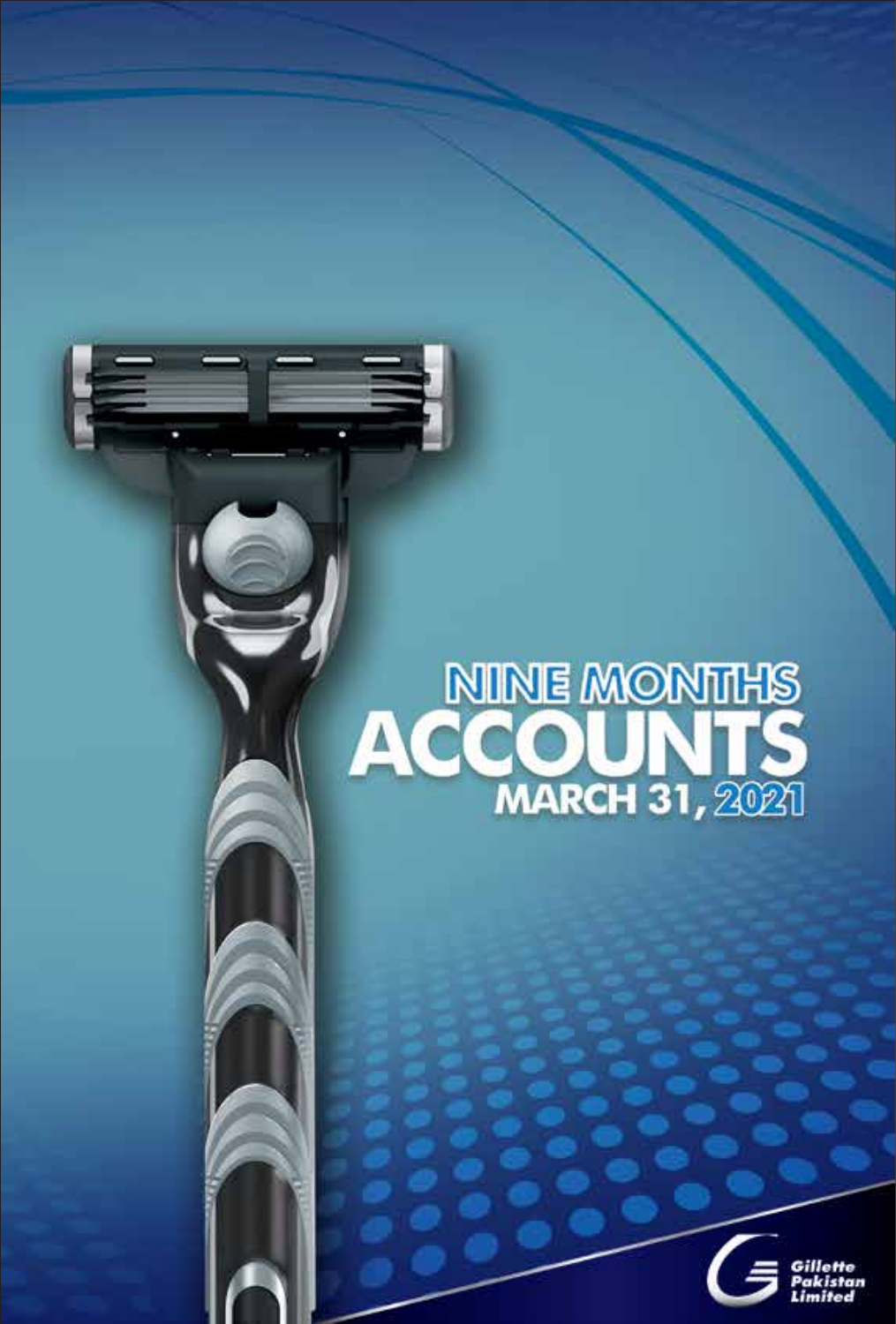



## **CONTENTS**

|                                                                               | 02 |
|-------------------------------------------------------------------------------|----|
|                                                                               | 03 |
| Condensed Interim Statement of Financial Position $2 - 2 - 2 - 2 - 2 - 2 - 2$ | 05 |
| Condensed Interim Profit and Loss Account $2 - 2 - 2 - 2 - 2 - 2 - 2 - 2$     | 06 |
| Condensed Interim Statement of Comprehensive Income______________             | 07 |
| Condensed Interim Cash Flow Statement $2 - 2 - 2 - 2 - 2 - 2 - 2 - 2$         | 08 |
| Condensed Interim Statement of Changes in Equity $2 - 2 - 2 - 2 - 2 - 2 - 2$  | 09 |
| Notes to the Condensed Interim Financial Statement $2 - 2 - 2 - 2 - 2 - 2$    | 10 |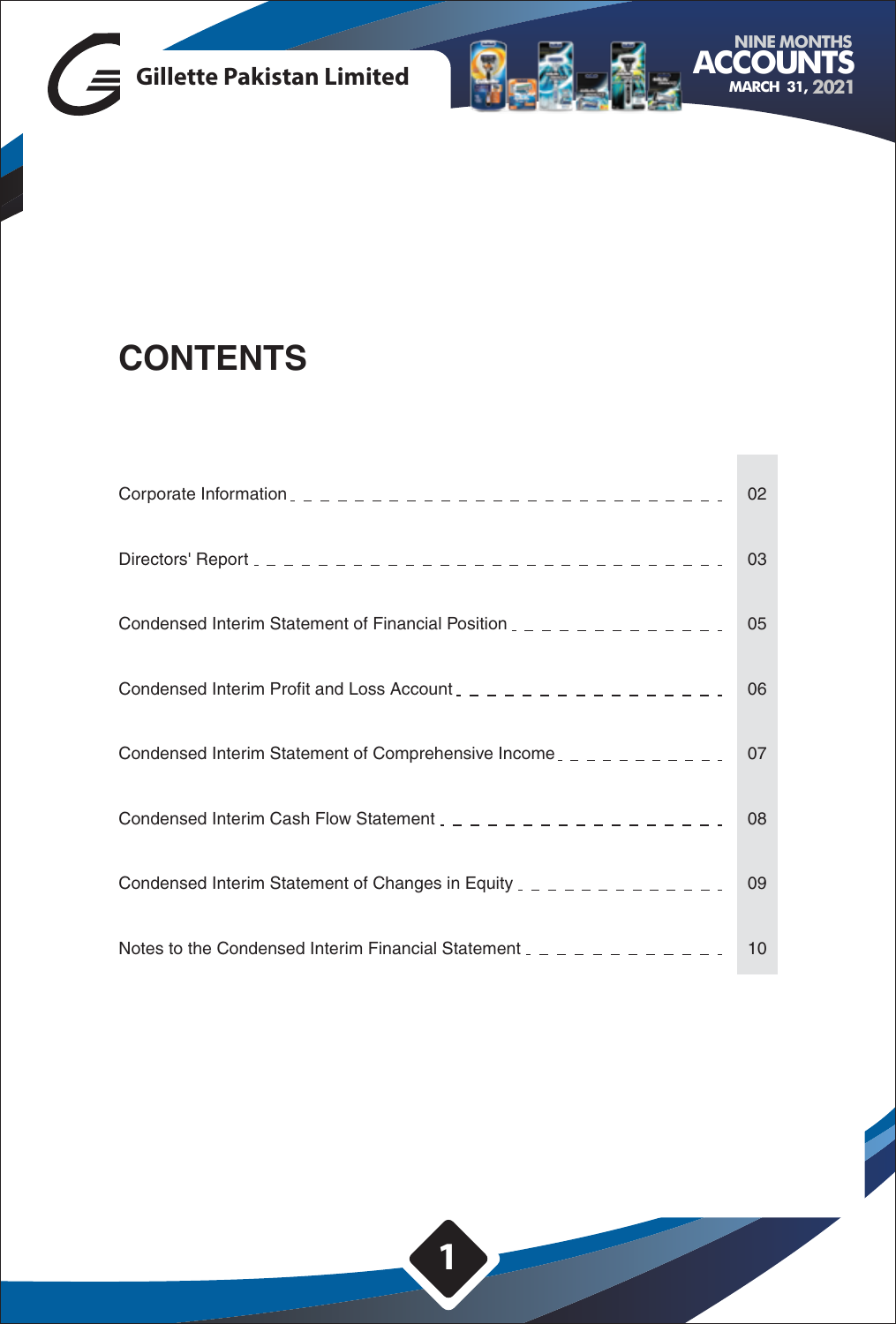



## **CORPORATE INFORMATION**

BOARD OF DIRECTORS CHAIRMAN **MEMBERS** 

Muhammad Khurram Kidwai Khalid Ahmed Farid Syed Danish Hussain Shah Anam Parekh Abdullah Saleh Sved Jawaid Igbal Sheikh Adil Hussain

Syed Jawaid Iqbal Muhammad Khurram Kidwai Abdullah Saleh

Saad Un Nabi Khan

Sheikh Adil Hussain Muhammad Khurram Kidwai Khalid Ahmed Farid

Khalid Ahmed Farid

Sved Irshad Hassan

Moosa Haroon

Yousuf Adil, Chartered Accountants

Azeem Rashid

Citibank, N.A. Habib Bank Limted **Standard Chartered Bank** 

FAMCO Associates (Pvt) Ltd. Management Consultants, 8-F, Next to Hotel Faran, Nursery, Block-6, P.E.C.H.S. Shahra-e-Faisal, Karachi Tel: + (92 21) 34380101-2

11th Floor, The Harbour Front, Dolmen City, HC-3, Block-4, Abdul Sattar Edhi Avenue, Clifton, Karachi - 75600, Pakistan. Tel: + (92 21) 3520 5088 Fax: + (92 21) 3529 6150 Web: www.qillettepakistan.com

**AUDIT COMMITTEE CHAIRMAN MEMBERS** 

**HEAD OF INTERNAL AUDIT** 

**HUMAN RESOURCE & REMUNERATION COMMITTEE CHAIRMAN MFMBFRS** 

**CHIEF EXECUTIVE OFFICER** 

**CHIEF FINANCIAL OFFICER** 

**COMPANY SECRETARY & SECRETARY TO THE AUDIT COMMITTEE** 

**AUDITORS** 

**LEGAL ADVISORS** 

**BANKERS** 

**SHARE REGISTRAR** 

**REGISTERED OFFICE**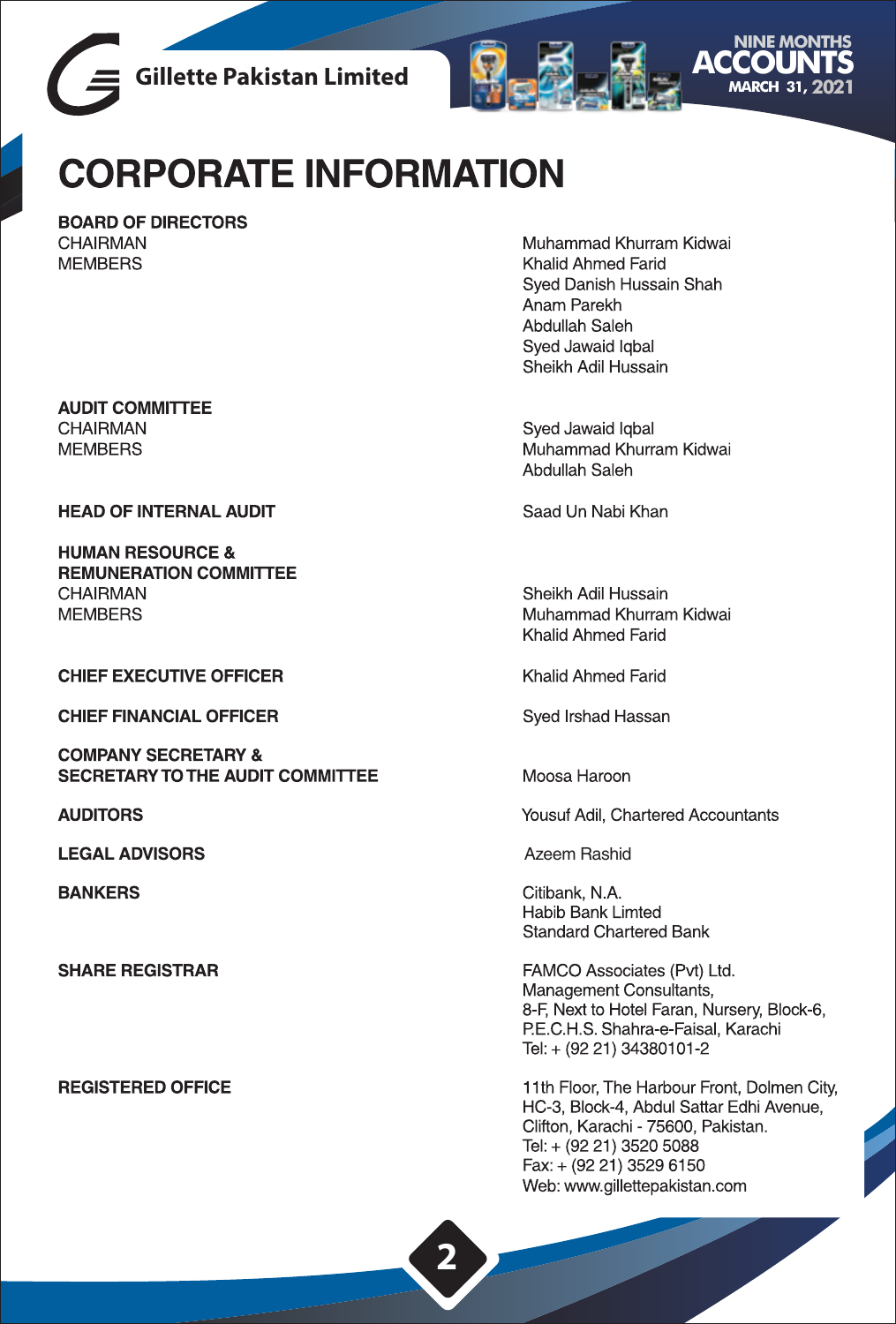



# **DIRECTORS REPORT**

For the nine-months ended March 31, 2021

On behalf of the Board of Directors of Gillette Pakistan Limited ('the Company'), we are pleased to present the un-audited financial statements of the Company for the nine months period ended March 31, 2021. The summary of the financial results are as follows:

|              | March<br>31, 2021                                 | For the Nine MonthsEnded<br>March<br>31, 2020 |
|--------------|---------------------------------------------------|-----------------------------------------------|
|              | 1,671,401                                         | 1,533,346                                     |
| PKR in '000' | 256,809                                           | 589,112                                       |
| $\%$         | 15.4%                                             | 38.4%                                         |
| PKR in '000' | 113,592                                           | 380,580                                       |
| $\%$         | 6.8%                                              | 24.8%                                         |
| PKR in '000' | 41,520                                            | 274,647                                       |
| %            | 2.5%                                              | 17.9%                                         |
| <b>PKR</b>   | 1.30                                              | 14.30                                         |
|              | Revenue from contract with customers PKR in '000' |                                               |

The current results are closed with growth momentumin Revenue which grew by 9% vs same period year ago. This is behind a rebuilding of consumer demand in combination of smart pricing and better sales mixwith higher distribution and better in-store strategies. However due to COVID-19 challenges and other macroeconomic headwinds, the Company's gross margin and profit before tax have decreased to 15.4% and 6.8%, respectively.

The management has also placed efforts in reducing overall marketing spend pool of the Company by way of optimization without impacting the business growth. Moving forward we expect the business to continue achieving growth ahead of market behind focus on all lineups coupled with high levels of distribution and coverage expansion.

The management foresee several challenges including higher cost of business due to COVID-19 situation in the country and globally which might have adverse impact on the Company's profitability. However, management will ensure that prices remain competitive. Further, uncertainty on local macro environment may create circumstances to slower down the growth.

| The structure of the Board and Committees:                                                                                                                                    |                                                                                                                           | <b>Audit Committee:</b>                                                                                                                                                    |                                                              |  |
|-------------------------------------------------------------------------------------------------------------------------------------------------------------------------------|---------------------------------------------------------------------------------------------------------------------------|----------------------------------------------------------------------------------------------------------------------------------------------------------------------------|--------------------------------------------------------------|--|
| <b>Board of Directors:</b><br>M Khurram Kidwai<br>Khalid Ahmed Farid<br>Syed Danish Hussain Shah<br>Abdullah Saleh<br>Anam Parekh<br>Syed Jawaid Igbal<br>Sheikh Adil Hussain | Chairman<br>CEO.<br><b>Director</b><br><b>Director</b><br>Director<br>Independent Director<br><b>Independent Director</b> | Syed Jawaid Igbal<br>M Khurram Kidwai<br>Abdullah Saleh<br><b>HR &amp; Remuneration Committee:</b><br>Sheikh Adil Hussain<br>M Khurram Kidwai<br><b>Khalid Ahmed Farid</b> | Chairman<br>Member<br>Member<br>Chairman<br>Member<br>Member |  |
|                                                                                                                                                                               |                                                                                                                           |                                                                                                                                                                            |                                                              |  |

On behalf of the Board of Directors, we would like to express appreciation to our Shareholders for their absolute confidence, our valued Customers for their un-paralleled reliance in Company's illustrious product line and the Regulators and other stakeholders for their understanding and support.

**3**

On behalf of the Board,

**KHALID AHMED FARID**

Chief Executive Officer

April 21, 2021 Karachi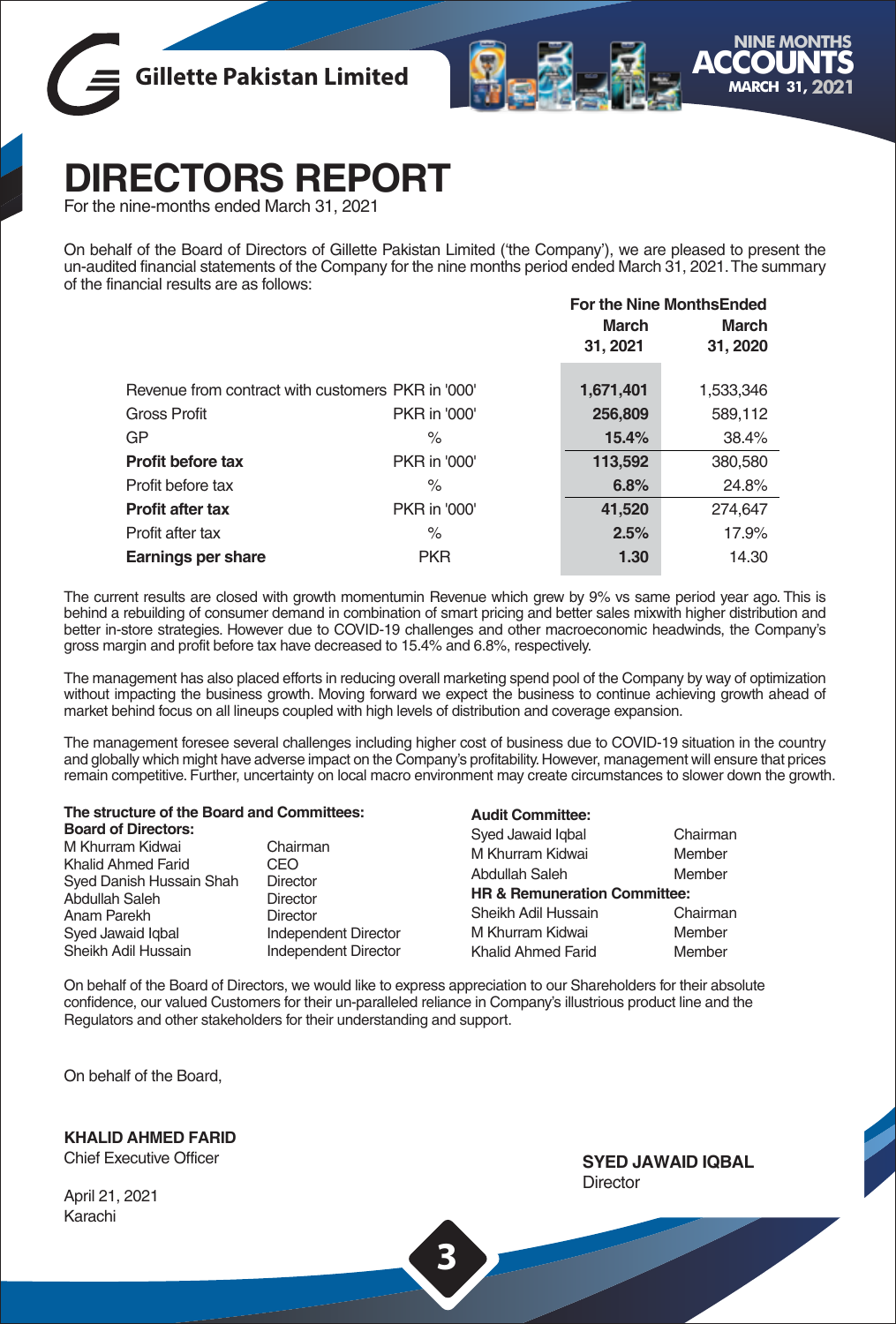

| For the Nine Months Ended |           |                    |                               |
|---------------------------|-----------|--------------------|-------------------------------|
| March                     | March     |                    |                               |
| 31, 2020                  | 31, 2021  |                    |                               |
| 1,533,346                 | 1,671,401 | PKR in '000        | صارفین کےساتھ معامدے سے محصول |
| 589,112                   | 256,809   | <b>PKR</b> in '000 | مجموعى منافع                  |
| 38.4%                     | 15.4%     | %                  | مجموعى منفافع كى شرح          |
| 380,580                   | 113,592   | PKR in '000        | نفع قبل ازنيكس                |
| 24.8%                     | 6.8%      | %                  | نفع قبل ازٹیکس کی شرح         |
| 274.647                   | 41,520    | PKR in '000        | نفع بعدازتيكس                 |
| 17.9%                     | 2.5%      | %                  | نفع بعداز ٹیکس کی شرح         |
| 14.30                     | 1.30      | <b>PKR</b>         | ای پی ایس                     |

نو مائی نتائج میں نموکی رفاراچھی رہی جہاں% 9 مدنی میں اضافہ ہوا۔اس کی بڑی دحبہ اشیاءکی طلب میں اضافہ اور اسارٹ پرائٹک اور بہتر سلزمکس کے ساتھ ساتھ ڈسٹری بیوٹن اوران اسٹور کی حکمت علمی میں اضافہ ہے۔البتہ 19- COVID اور بگرمعاشی مشکلات کی دجہ سے مجموعی منافع کی شرح اورنفع قبل ازمحصولات منافع کم ہوکر 15.4 % 6.8 ہوگئے۔

انتظامیہ نے کاروباری نموکومتاثر کے بغیراصلاح کے ذریعے کمپنی کی مجموعی مارکیٹنگ کے افراد کے ساتھ کے ان سے سال پڑھتے ہوئے ہم تو قع کرتے ہیں کہ کوریج کی دسعت اورڈسٹری پیشن کی اعلیٰ سطحے ساتھ تمام تیار ہیں یرتوجہ مرکوز کرتے ہوئے کاروبار مارکیٹ سے بڑھ کرتر تی کاحصول ممکن ہو سکے گا۔

تاہم،انظامیہ ملک میںاورسرحدوں کے پار جاری COVID-19کے پھیلاؤ کےایماء پیلنجز در پیش ہیں۔جس کاانژ متغتبل کےمنافع پریڑےگا۔البتہا نظامیہاس بات کوتینی بنائے گی کہ قیمتیں مسابقطی سطح پرر میں۔مزید س<sub>ی</sub>کر متازی کانونوں پر غیر تینی صورتحال تر قی کی راہ میں رکاوٹ ہوسکتی ہے۔

بورڈ آف ڈائریکٹرز کی جانب سے،ہم اپنےشیئر ہولڈرز کے کمل اعتماد کمپنی کی نمایاں پروڈ کٹ لائن لاسک بے مثال انھماراورریگولیٹرز اور دیگراسٹیک ہولڈرزکوان کی تفہیم اور مدد کے لیے اپنی نیک تمناؤں کااظہارکرتے ہیں۔

منجانب بورڈ آف ڈائریکٹرز

خالداحمرفريد چيف ايگزيکڻيوآ فيسر 21 يريل2021 کراچی

سيدجاويدا قبال ڈائریکٹر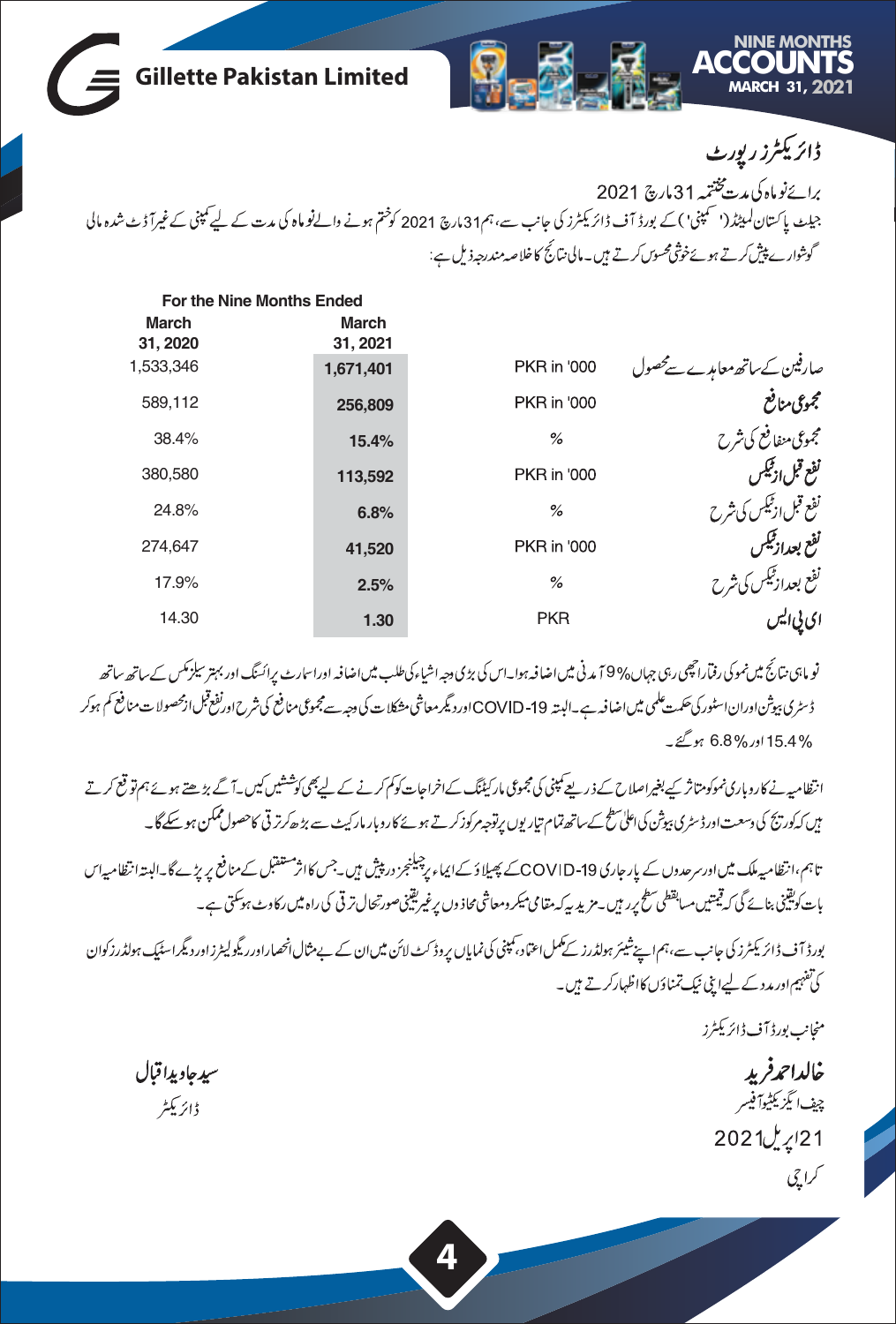



### **CONDENSED INTERIM STATEMENT OF FINANCIAL POSITION**

As at March 31, 2021

|                                            | <b>Note</b> | March 31,<br>2021<br>(Unaudited) | June 30,<br>2020<br>(Audited) |
|--------------------------------------------|-------------|----------------------------------|-------------------------------|
|                                            |             |                                  | · (Rupees in '000) --         |
| <b>ASSETS</b>                              |             |                                  |                               |
| <b>Non-current assets</b>                  |             |                                  |                               |
| Right of use asset                         | 6           | 33,269                           | 32,644                        |
| Long-term deposits                         |             | 215<br>33.484                    | 215<br>32,859                 |
| <b>Current assets</b>                      |             |                                  |                               |
| Stock-in-trade                             |             | 486,626                          | 511,860                       |
| Trade debts                                |             | 225,689                          | 193,290                       |
| Trade deposits                             |             | 20,749                           | 13,079                        |
| Other receivables and prepayments          |             | 167,646                          | 139,306                       |
| Other financial assets                     |             | 778,390                          | 478,957                       |
| Sales tax refundable                       |             |                                  | 58,921                        |
| Taxation - net                             |             | 30,242                           | 19,753                        |
| Cash and bank balances                     |             | 15,217                           | 14,558                        |
|                                            |             | 1,724,559                        | 1,429,724                     |
| <b>Total assets</b>                        |             | 1,758,043                        | 1,462,583                     |
| <b>EQUITY</b>                              |             |                                  |                               |
| Share capital and reserves                 |             |                                  |                               |
| Authorised capital                         |             |                                  |                               |
| 40,000,000 ordinary shares of Rs.10/- each |             | 400,000                          | 200,000                       |
| Issued, subscribed and paid-up capital     |             | 318,727                          | 192,000                       |
| Unappropriated profit                      |             | 631,789                          | 590,269                       |
| <b>Total equity</b>                        |             | 950,516                          | 782,269                       |
|                                            |             |                                  |                               |
| <b>LIABILITIES</b>                         |             |                                  |                               |
| Non-current liabilities                    |             |                                  |                               |
| Lease liability                            |             | 28,140                           | 25,781                        |
| Deferred liability - gratuity scheme       |             | 23,592<br>51,732                 | 20,316<br>46,097              |
| <b>Current liabilities</b>                 |             |                                  |                               |
| Trade and other payables                   |             | 617,067                          | 517,012                       |
| <b>Contract liabilities</b>                |             | 105,489                          | 93,775                        |
| Current portion of finance lease liability |             | 12,060                           | 9,661                         |
| Sales tax payable                          |             | 7,409                            |                               |
| Unclaimed dividend                         |             | 13,769                           | 13.769                        |
|                                            |             | 755,794                          | 634,217                       |
| <b>Total equity and liabilities</b>        |             | 1,758,043                        | 1,462,583                     |
|                                            |             |                                  |                               |
| <b>Contingencies and commitments</b>       | 7           |                                  |                               |

The annexed notes 1 to 10 form an integral part of these financial statements.

**KHALID AHMED FARID** Chief Executive Officer

**SYED IRSHAD HASSAN** Chief Financial Officer

**5**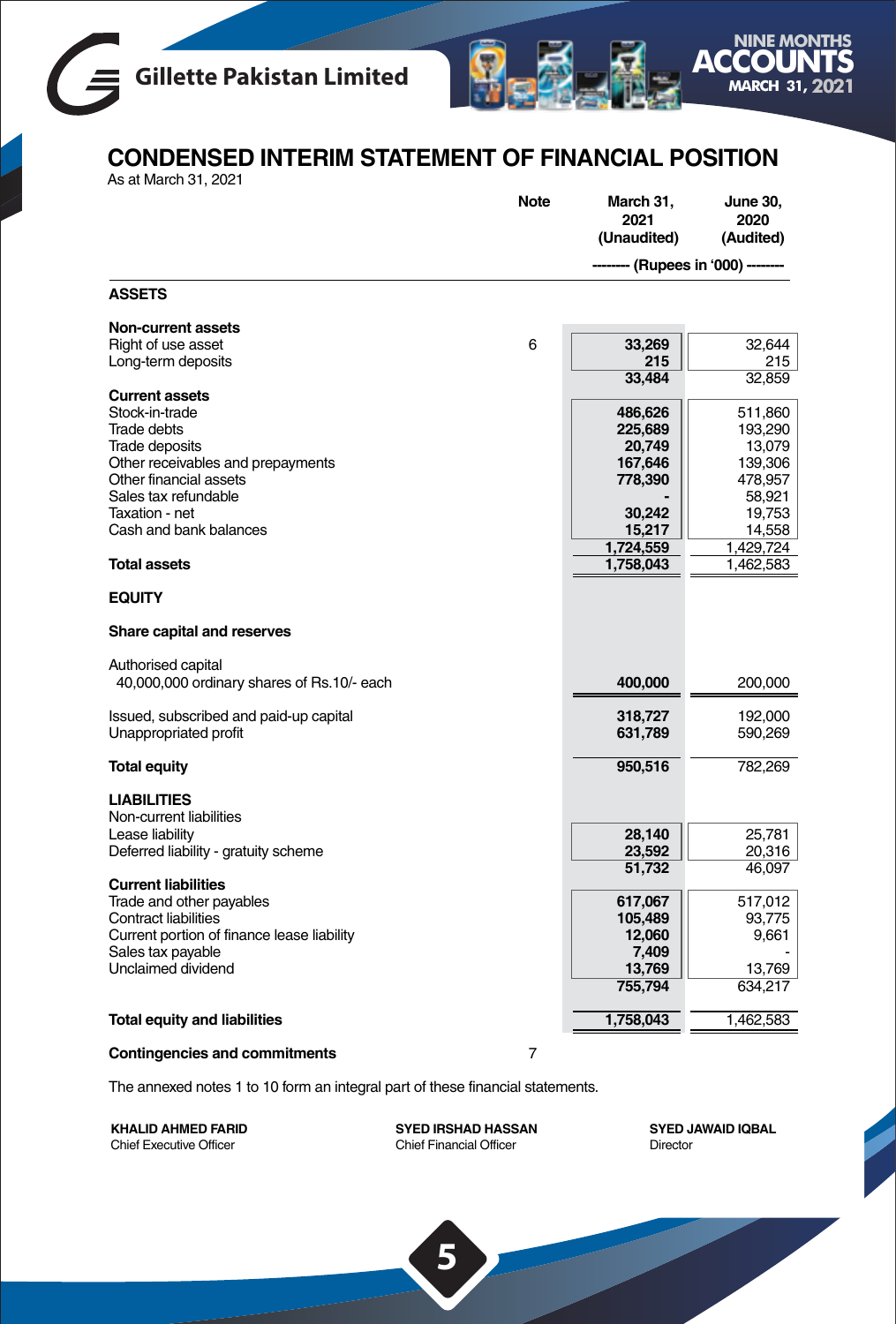## **Gillette Pakistan Limited**



## **Condensed Interim Profit and Loss Account - (Unaudited)** For the Quarter and Nine Months Period Ended March 31, 2021

|                                              |                   | <b>Nine Months Ended</b> |                   | <b>Quarter Ended</b> |  |
|----------------------------------------------|-------------------|--------------------------|-------------------|----------------------|--|
|                                              | March 31,<br>2021 | March 31,<br>2020        | March 31,<br>2021 | March 31,<br>2020    |  |
|                                              |                   | (Rupees in '000) -       |                   |                      |  |
| Revenue from contract with customers - net   | 1,671,401         | 1,533,346                | 572,343           | 548,771              |  |
| Cost of goods sold                           | (1,414,592)       | (944, 234)               | (492, 190)        | (342, 047)           |  |
| <b>Gross profit</b>                          | 256,809           | 589,112                  | 80,153            | 206,724              |  |
| Selling, marketing and distribution expenses | (176, 477)        | (205, 574)               | (63, 535)         | (73, 444)            |  |
| Administrative expenses                      | (34, 487)         | (41, 343)                | (14, 616)         | (26, 979)            |  |
| Other operating expenses                     | (9,262)           | (4,932)                  | 10,312            | (5, 132)             |  |
| Interest expense                             | (4,510)           | (3,854)                  | (3, 171)          | (1,746)              |  |
| <b>Bank charges</b>                          | (235)             | (142)                    | (70)              | (36)                 |  |
|                                              | (224, 971)        | (255, 845)               | (71,080)          | (107, 337)           |  |
| Other income                                 | 81,754            | 47,313                   | 29,155            | (7, 745)             |  |
| Profit before tax                            | 113,592           | 380,580                  | 38,228            | 91,642               |  |
| Income tax expense                           | (72,072)          | (106, 181)               | (9,755)           | (21, 440)            |  |
| Profit after tax                             | 41,520            | 274,399                  | 28,473            | 70,202               |  |
|                                              | (Rupees)          |                          |                   |                      |  |
| Earnings per share - basic and diluted       | 1.30              | 14.29                    | 0.89              | 3.66                 |  |

The annexed notes 1 to 10 form an integral part of these financial statements.

**KHALID AHMED FARID** Chief Executive Officer

**SYED IRSHAD HASSAN** Chief Financial Officer

**SYED JAWAID IQBAL** Director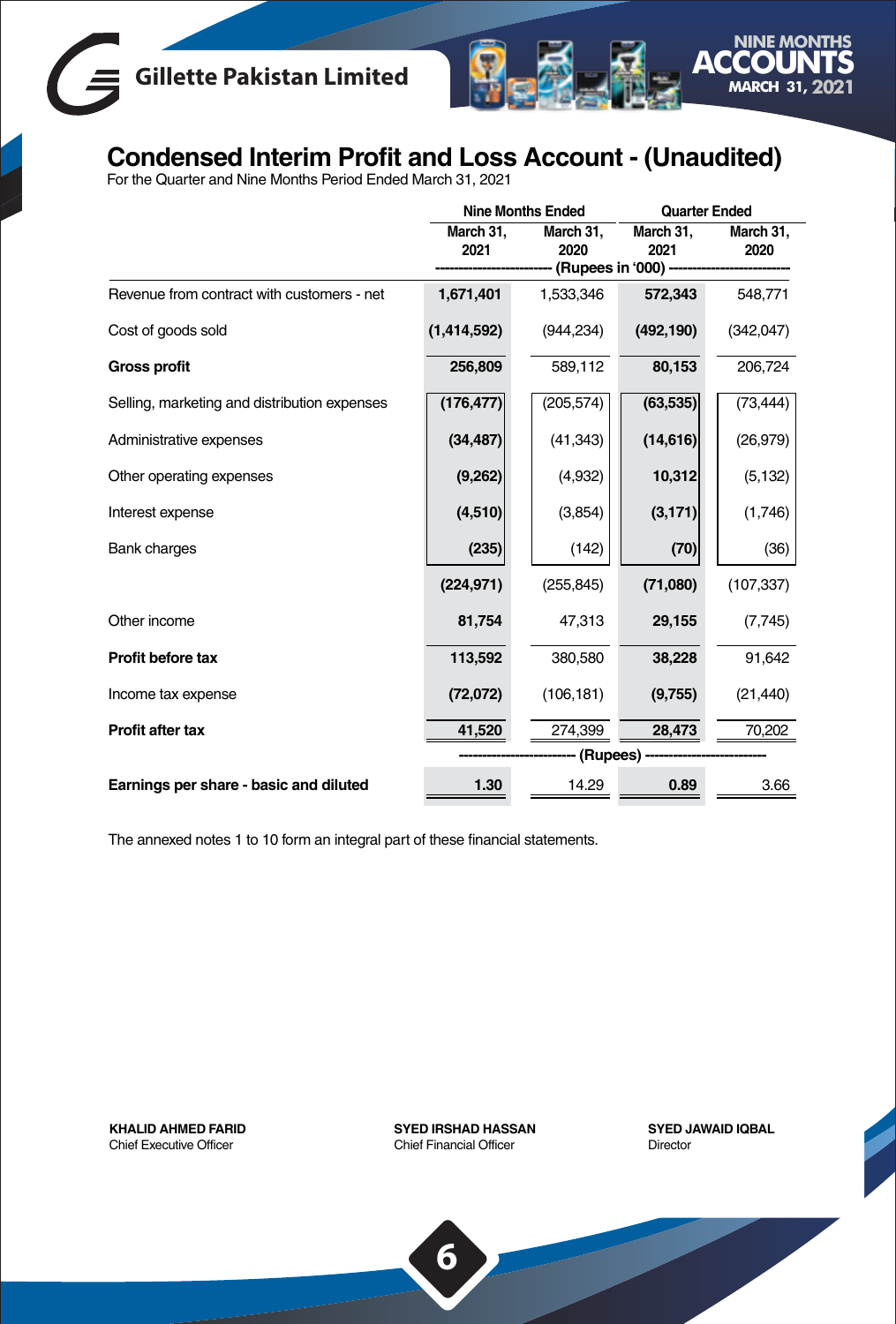## **Gillette Pakistan Limited**



## **Condensed Interim Statement of Comprehensive Income -(Unaudited)** For the Quarter and Nine Months Period Ended March 31, 2021

|                                                                           |                   | <b>Nine Months Ended</b>                 |                   | <b>Quarter Ended</b> |  |
|---------------------------------------------------------------------------|-------------------|------------------------------------------|-------------------|----------------------|--|
|                                                                           | March 31.<br>2021 | March 31.<br>2020<br>(Rupees in '000) -- | March 31.<br>2021 | March 31,<br>2020    |  |
| Profit for the period                                                     | 41,520            | 274,399                                  | 28,473            | 70,202               |  |
| Other comprehensive income for the period                                 |                   |                                          |                   |                      |  |
| Items that may be reclassified subsequently<br>to profit and loss account |                   |                                          |                   |                      |  |
| Items that will not be reclassified to<br>profit and loss account         |                   |                                          |                   |                      |  |
| Remeasurement of post retirement<br>benefit obligations                   |                   |                                          |                   |                      |  |
| Total items that will not be reclassified<br>to profit and loss account   |                   |                                          |                   |                      |  |
| Total comprehensive income for the period                                 | 41,520            | 274,399                                  | 28,473            | 70,202               |  |

The annexed notes 1 to 10 form an integral part of these financial statements.

**KHALID AHMED FARID** Chief Executive Officer

**SYED IRSHAD HASSAN** Chief Financial Officer

**7**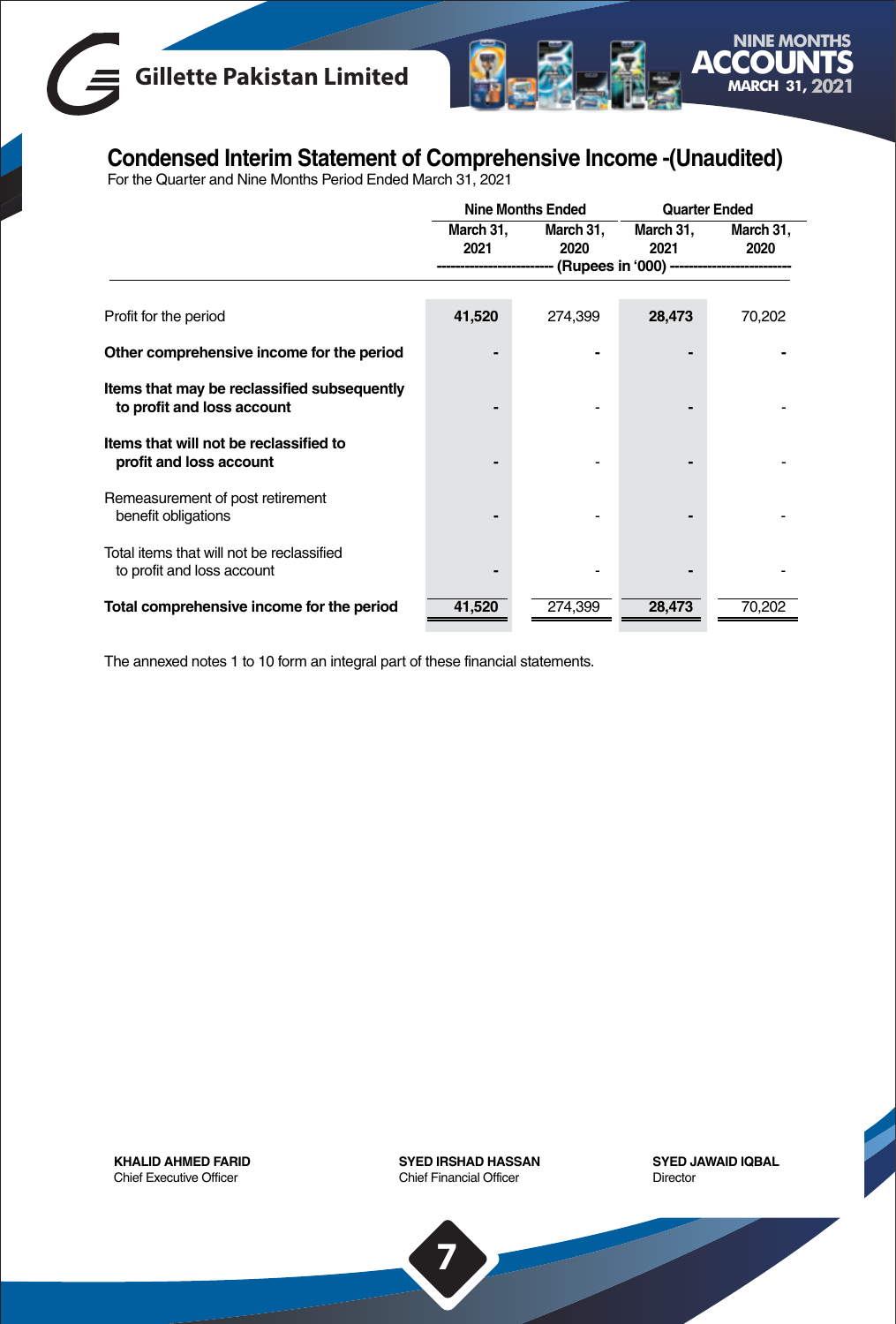



## **Condensed Interim Cash Flow Statement - (Unaudited)** For the Quarter and Nine Months Period Ended March 31, 2021

|                                                                                                                                                                                                                                                                                                                                                                                                                                    | Note | March 31,<br>2021                                              | March 31,<br>2020                                                                 |
|------------------------------------------------------------------------------------------------------------------------------------------------------------------------------------------------------------------------------------------------------------------------------------------------------------------------------------------------------------------------------------------------------------------------------------|------|----------------------------------------------------------------|-----------------------------------------------------------------------------------|
|                                                                                                                                                                                                                                                                                                                                                                                                                                    |      |                                                                | · (Rupees in '000) -                                                              |
| Profit before taxation                                                                                                                                                                                                                                                                                                                                                                                                             |      | 113,592                                                        | 380,580                                                                           |
| <b>CASH FLOWS FROM OPERATING ACTIVITIES</b>                                                                                                                                                                                                                                                                                                                                                                                        |      |                                                                |                                                                                   |
| Adjustment for non-cash charges and other items:<br>Stock-in-trade written down to net realizable value<br>Provision for slow moving stock-in-trade<br>Interest income on term deposits and saving accounts<br>Stock written off<br>Depreciation on right-of-use assets<br>Finance cost<br>Provision for Transport and warehousing<br>Expense recognized on employee benefits - gratuity<br>Provision for post retirement benefits |      | 148<br>(18.090)<br>8,390<br>12,193<br>4,510<br>2,924<br>10,074 | 4.813<br>161<br>(47, 975)<br>6,095<br>7,917<br>3,854<br>13,610<br>901<br>(10,624) |
| <b>WORKING CAPITAL CHANGES</b>                                                                                                                                                                                                                                                                                                                                                                                                     |      |                                                                |                                                                                   |
| (Increase) / decrease in current assets:<br>Stock-in-trade<br><b>Trade debts</b><br>Trade deposits<br>Sales tax refundable<br>Other receivables and prepayments                                                                                                                                                                                                                                                                    |      | 16,697<br>(32, 399)<br>(7,670)<br>58,921<br>(28, 340)<br>7,209 | (86, 720)<br>(174, 783)<br>(6,055)<br>40,313<br>(214, 241)<br>(441, 486)          |
| Increase/ (decrease) in current liabilities:<br>Trade and other payables<br>Sales tax payable<br><b>Contract liabilities</b>                                                                                                                                                                                                                                                                                                       |      | 104,917<br>7,409<br>11,714<br>124,040                          | 152,505<br>102,052<br>254,557                                                     |
| Net cash generated from / (used in) operations<br>Finance cost paid<br>Income taxes paid                                                                                                                                                                                                                                                                                                                                           |      | 254,915<br>(4,510)<br>(82, 560)                                | 183.027<br>(3,854)<br>(69, 104)                                                   |
| Net cash used in from operating activities                                                                                                                                                                                                                                                                                                                                                                                         |      | 167,845                                                        | 110,069                                                                           |
| <b>CASH FLOWS FROM INVESTING ACTIVITIES</b><br>Interest income received<br>Net cash generated from investing activities                                                                                                                                                                                                                                                                                                            |      | 18,090<br>18,090                                               | 47,975<br>47,975                                                                  |
| <b>CASH FLOWS FROM FINANCING ACTIVITIES</b><br><b>Issuance of ordinary shares</b><br>Lease principal repayment<br>Dividend paid<br>Net cash used in financing activities                                                                                                                                                                                                                                                           |      | 126,727<br>(12,570)<br>114,157                                 | (6,318)<br>(57,812)<br>(64, 130)                                                  |
| Net decrease in cash and cash equivalents<br>Cash and cash equivalents at the beginning of the year                                                                                                                                                                                                                                                                                                                                |      | 300,092<br>493,515                                             | 93,914<br>562,937                                                                 |
| Cash and cash equivalents at the end of the year                                                                                                                                                                                                                                                                                                                                                                                   |      | 793,607                                                        | 656,851                                                                           |
|                                                                                                                                                                                                                                                                                                                                                                                                                                    |      |                                                                |                                                                                   |

The annexed notes 1 to 10 form an integral part of these financial statements.

**KHALID AHMED FARID** Chief Executive Officer

**SYED IRSHAD HASSAN** Chief Financial Officer

**8**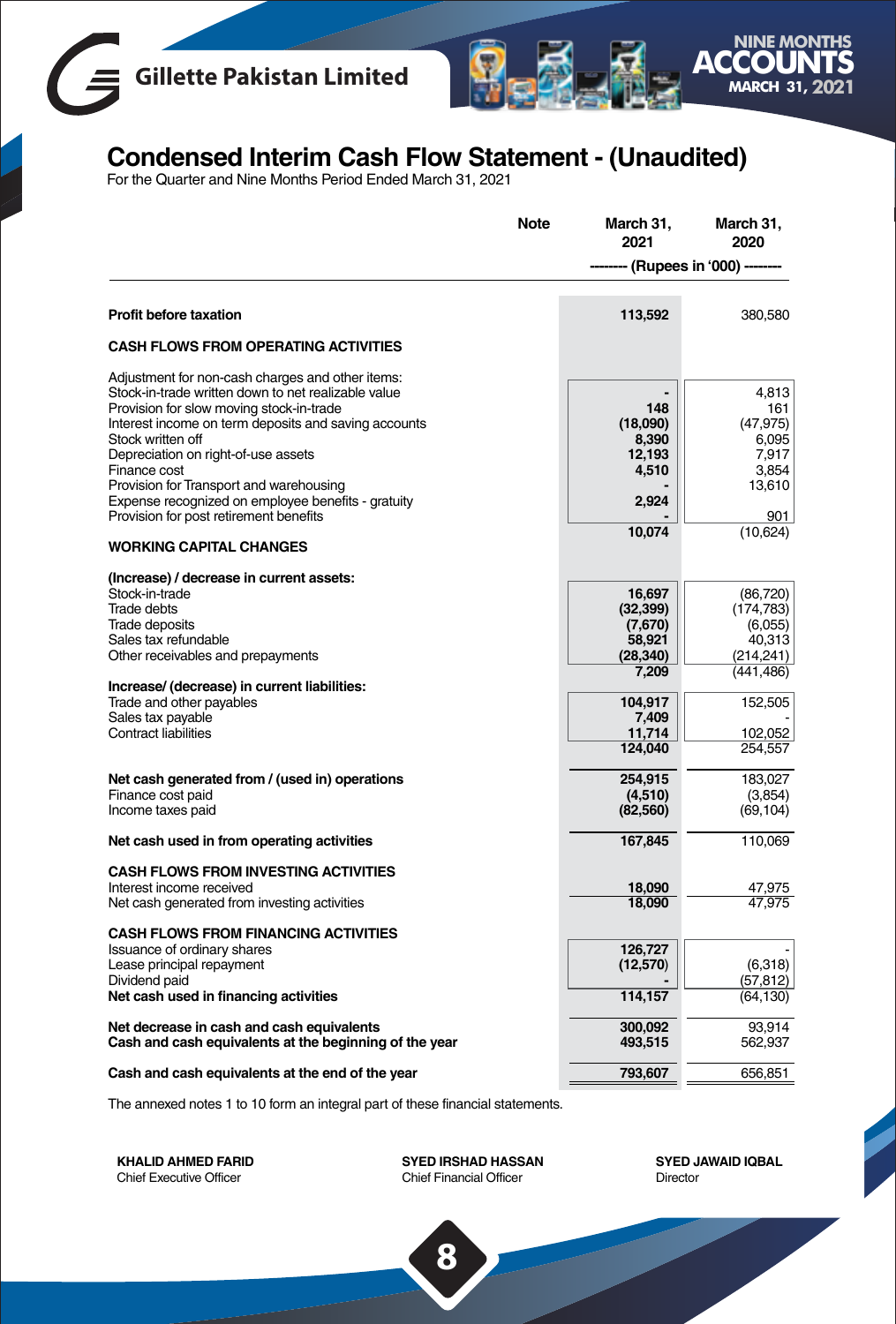# **Gillette Pakistan Limited**



## **Condensed Interim Statement of Changes in Equity - (Unaudited)** For the Quarter and Nine Months Period Ended March 31, 2021

|                                                                                     | Issued, sub-<br>scribed and paid-<br>up capital | Unappropriated<br>profit | <b>Total</b> |
|-------------------------------------------------------------------------------------|-------------------------------------------------|--------------------------|--------------|
|                                                                                     |                                                 | (Rupees in '000)         |              |
| Balance as at July 01, 2019                                                         | 192,000                                         | 449.914                  | 641,914      |
| - Profit after taxation for the quarter<br>ended March 31, 2020                     |                                                 | 274,399                  | 274,399      |
| - Other comprehensive income for the<br>quarter ended March 31, 2020                |                                                 |                          |              |
| Total comprehensive income for the<br>quarter ended March 31, 2020                  |                                                 | 274,399                  | 274,399      |
| Interim dividend @ Rs 3.5 per share                                                 |                                                 | (67, 200)                | (67, 200)    |
| Balance as at March 31, 2020                                                        | 192,000                                         | 657,113                  | 849,113      |
| Balance as at July 01, 2020                                                         | 192,000                                         | 590,269                  | 782,269      |
| - Profit after taxation for the quarter<br>ended March 31, 2021                     |                                                 | 41,520                   | 41,520       |
| - Other comprehensive income for the<br>quarter endedMarch 31, 2021                 |                                                 |                          |              |
| Total comprehensive income for the<br>period ended March 31, 2021                   |                                                 | 41,520                   | 41,520       |
| Transactions with owners recorded directly in<br>equity Issuance of ordinary shares | 126,727                                         |                          | 126,727      |
| Balance as at March 31, 2021                                                        | 318,727                                         | 631,789                  | 950,516      |

The annexed notes 1 to 10 form an integral part of these financial statements.

**KHALID AHMED FARID** Chief Executive Officer

**SYED IRSHAD HASSAN** Chief Financial Officer

**SYED JAWAID IQBAL** Director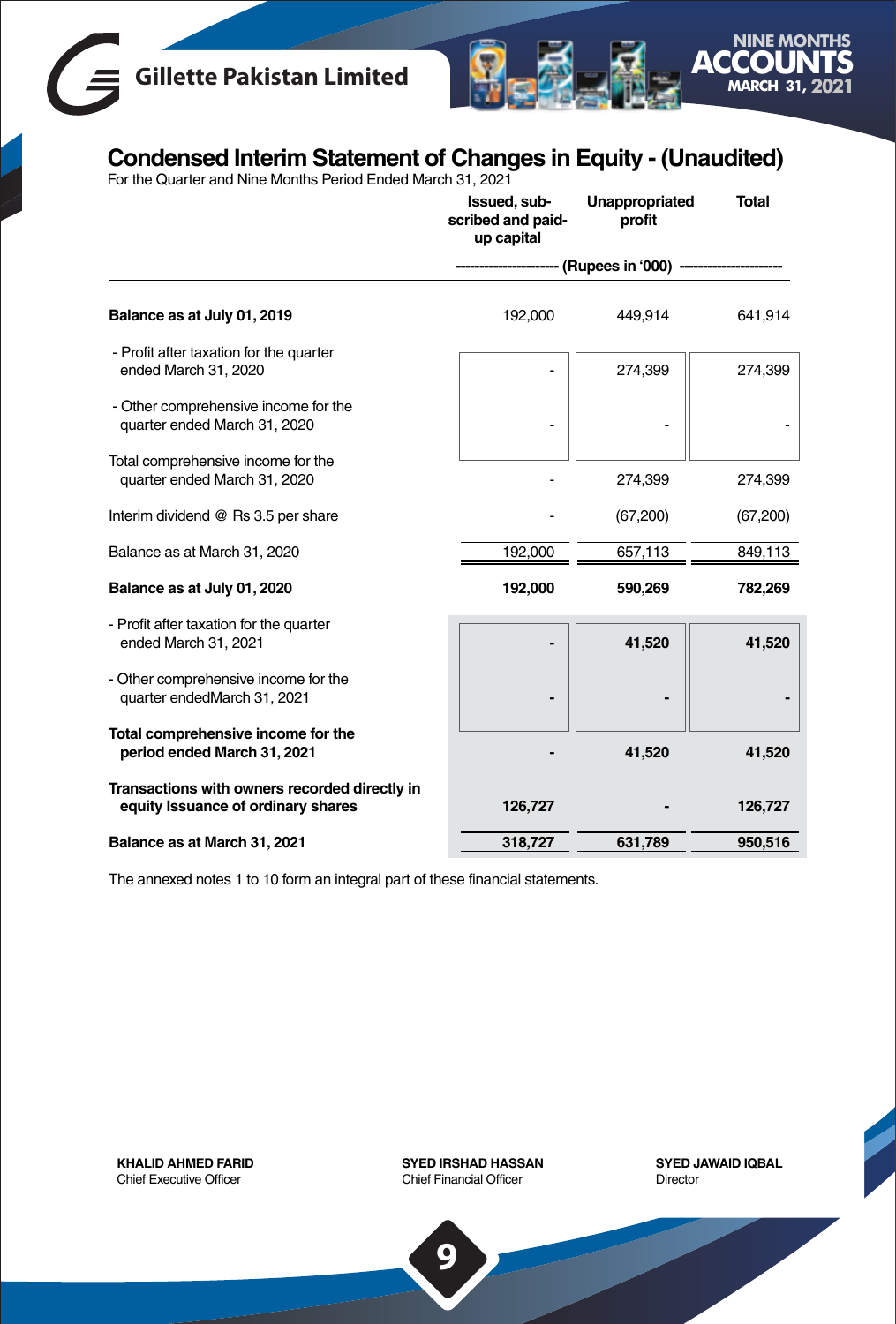



**Notes to the Condensed Interim Financial Information - (Unaudited)**

For the Quarter and Nine Months Period Ended March 31, 2021

#### **1. STATUS AND NATURE OF BUSINESS**

- **1.1** Gillette Pakistan Limited ("the Company") was incorporated on December 9, 1986 as a public limited company under the Companies Ordinance, 1984 and is a subsidiary of The Series Acquisition B.V. Netherlands (which is a wholly owned subsidiary of The P&G Company, USA).The registered office of the Company is situated at 11th Floor, Harbour Front, Dolmen City, HC-3, Block-4, Marine Drive, Clifton, Karachi-75600 and the Company is listed on Pakistan Stock Exchanges. The principal activities of the Company include marketing and selling of blades and razors.
- **1.2** The financial statements are presented in Pak Rupees, which is the Company's functional and presentation currency.

#### **2. BASIS OF PREPARATION**

#### **2.1 Statement of compliance**

These condensed interim statement of financial statements have been prepared in accordance with the accounting and reporting standards as applicable in Pakistan for interim financial reporting. The accounting and reporting standards as applicable in Pakistan for interim financial reporting comprises of:

- International Accounting Standard (IAS) 34, Interim Financial Reporting, issued by the International Accounting Standards Board (IASB) as notified under the Companies Act, 2017; and
- Provisions of and directives issued under the Companies Act, 2017.

Where the provisions of and directives issued under the Companies Act, 2017 differ with the requirements of IAS 34, the provisions of and directives issued under the Companies Act, 2017 have been followed.

These condensed interim financial statements do not include all the notes required for the full financial statements and therefore should be read in conjunction with the annual financial statements of the Company for the year ended June 30, 2020.

**2.2** These condensed interim financial statements are presented in Pak Rupees which is also the Company's functional currency and figures presented in these condensed interim financial statements have been rounded off to the nearest thousand rupees.

#### **3. SIGNIFICANT ACCOUNTING POLICIES**

The accounting policies and methods of computation adopted in the preparation of this condensed interim financial information are the same as those applied in the preparation of the annual audited financial statements of the Company for the year ended June 30, 2020.

#### **4. SIGNIFICANT ACCOUNTING ESTIMATES AND JUDGEMENTS**

The preparation of condensed interim financial information in conformity with approved accounting standards as applicable in Pakistan requires management to make estimates, assumptions and use of judgements that affects the application of policies and reported amounts of assets and liabilities and income and expenses.Estimates, assumptions and judgements are continually evaluated and are based on historical experience and other factors, including reasonable expectations of future events. Revision to accounting estimates are recognised prospectively commencing from the period of revision.

In preparing this condensed interim financial information, the significant judgements made by the management in applying the Company's accounting policies and the key source of estimation and uncertainty were the same as those applied to the financial statements as at and for the year ended June 30, 2020.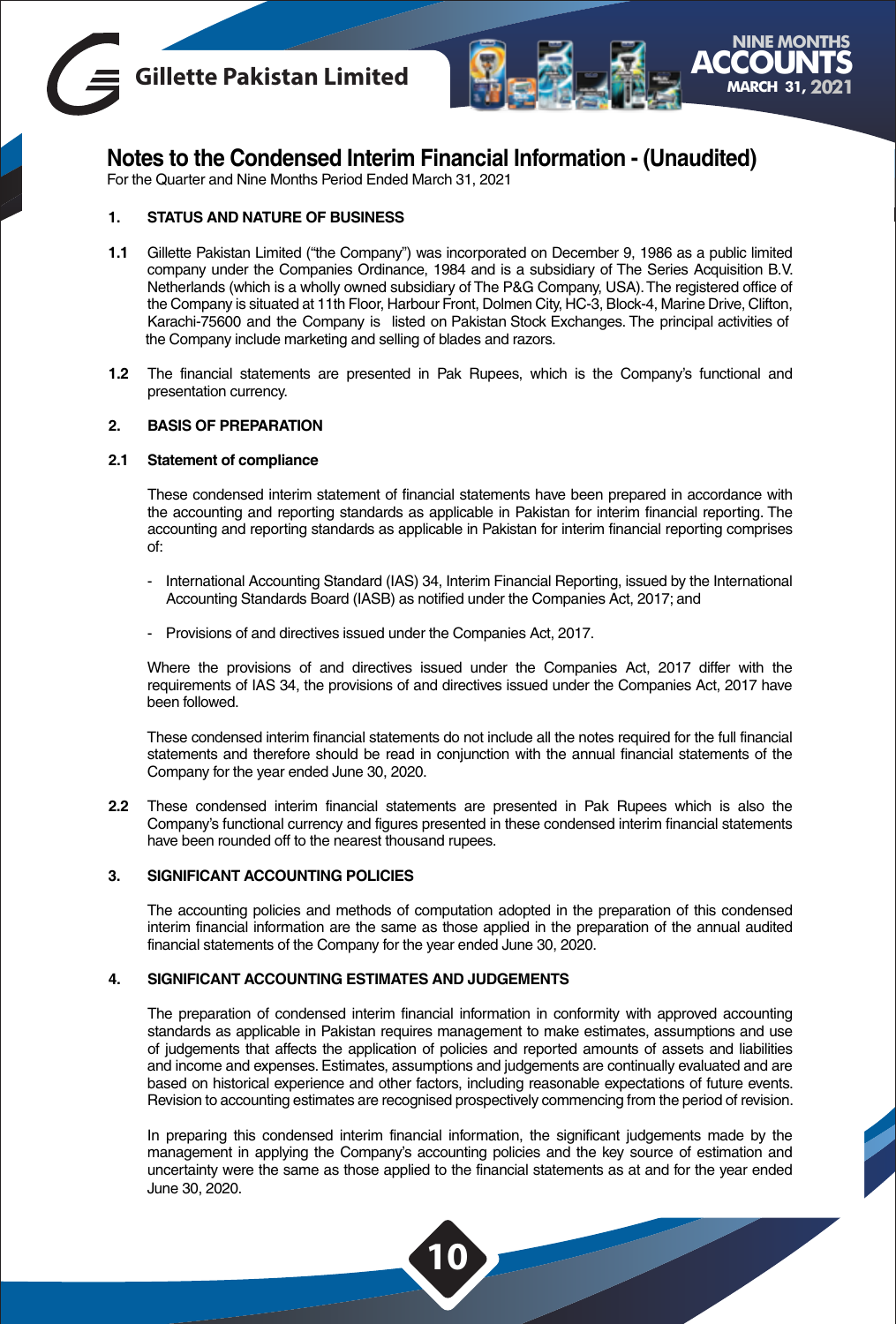



**Notes to the Condensed Interim Financial Information - (Unaudited)**

For the Quarter and Nine Months Period Ended March 31, 2021

#### **5. FINANCIAL RISK MANAGEMENT**

 The Company's financial risk management objectives and policies are consistent with those disclosed in the financial statements as at and for the year ended June 30, 2020.

#### **6. RIGHT OF USE ASSETS**

The right of use assets comprise of lease of employees' cars from Deinfa Motors (Private) Limited.

#### **7 CONTINGENCIES AND COMMITMENTS**

 The status of the contingencies and commitments which are reported in Note 17 to the annual financial statements of the Company for the year ended June 30, 2020 have not changed materially.

#### **8 CASH AND CASH EQUIVALENTS**

|                                              | March 31,<br>2021<br>(Unaudited) | <b>June 30,</b><br>2020<br>(Audited) | March 31,<br>2020<br>(Unaudited) |
|----------------------------------------------|----------------------------------|--------------------------------------|----------------------------------|
|                                              |                                  | ----- Rupees in '000 ------          |                                  |
| Cash and bank balances                       | 15.217                           | 14.558                               | 49.604                           |
| Term deposits having maturity up to 3 months | 778,390                          | 478.957                              | 607.247                          |
|                                              | 793,607                          | 493,515                              | 656,851                          |

#### **9 TRANSACTIONS WITH RELATED PARTIES**

 The related parties comprise the holding company (The Series Acquisition B.V., Netherlands), the ultimate parent company (The Procter & Gamble Company, USA), related group companies, companies in which directors are interested, staff retirement benefit plans, key management personnel and close member of the family of all the aforementioned related parties. Significant transactions with related parties are as follows:

#### **9.1** Significant transactions with related parties are as follows:

| Name                                                        | <b>Relationship with</b><br>the Company      | Nature of transaction             | March 31,<br>2021<br>(Unaudited) | March 31,<br>2020<br>(Unaudited) |
|-------------------------------------------------------------|----------------------------------------------|-----------------------------------|----------------------------------|----------------------------------|
|                                                             |                                              |                                   | ----- Rupees in '000 ------      |                                  |
| Procter and Gamble<br>International<br>Operations SA, Lancy | Associate due to<br>common parent<br>Company | Purchase of finished goods        | 789.413                          | 934,793                          |
| Procter and Gamble                                          | Associate due to                             | Expenses reimbursed to            | 26,541                           | 51,563                           |
| Pakistan<br>(Private) Limited                               | common parent<br>Company                     | Expenses reimbursed from          | 33,310                           | 36,288                           |
| Procter and Gamble<br>International<br>Operations SA, ROHQ  | Associate due to<br>common parent<br>Company | Services received                 | 5.819                            | 6,956                            |
| Gillette Pakistan<br>Provident Fund                         | Retirement<br>benefits plan                  | Contribution to provident<br>fund | 1.024                            | 1.196                            |
| Gillette Pakistan<br>Pension Fund                           | Retirement<br>benefits plan                  | Income from pension fund          |                                  | (537)                            |
| Key management<br>personnel                                 |                                              | Short term compensation           | 26,597                           | 19,743                           |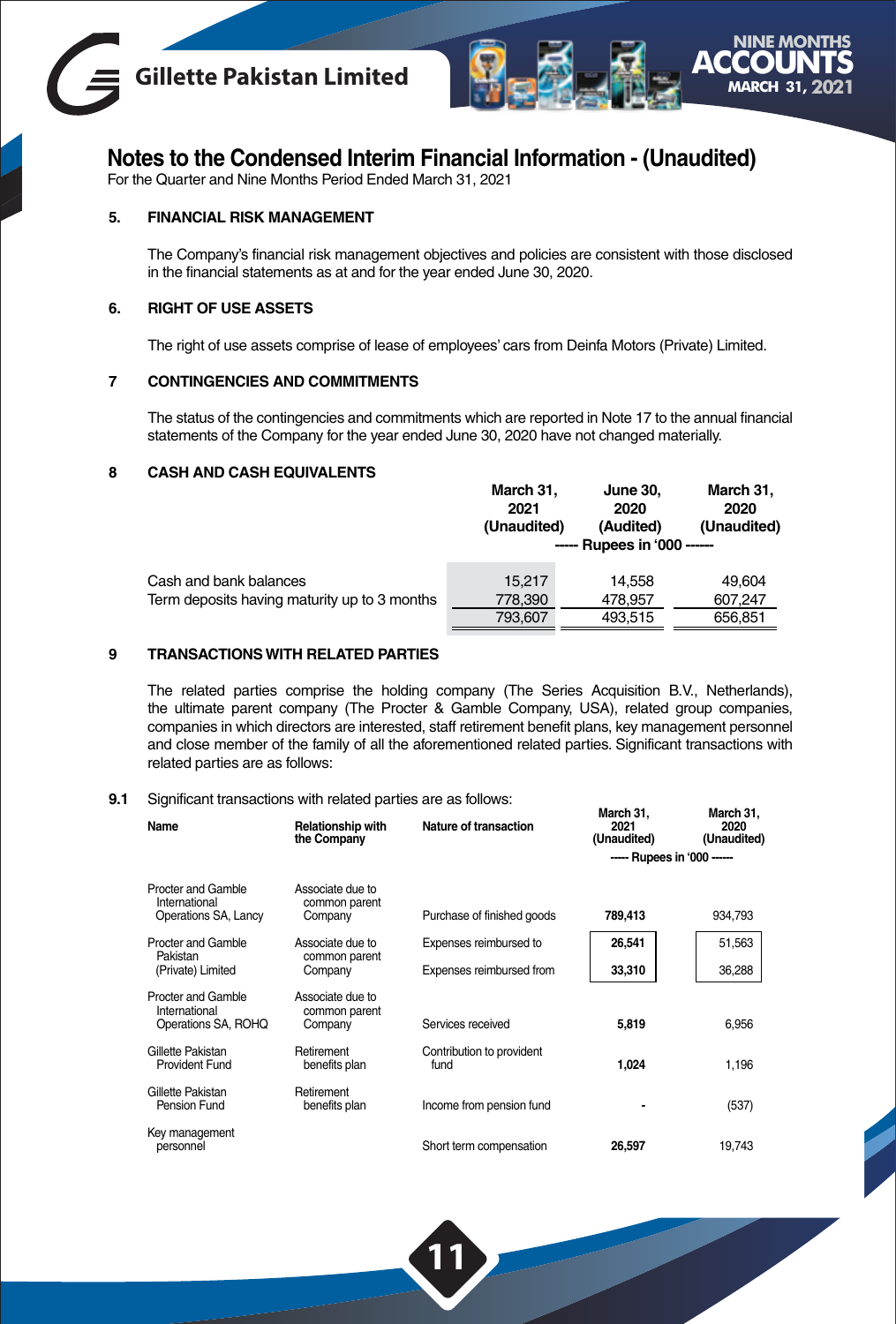



**Notes to the Condensed Interim Financial Information - (Unaudited)** For the Quarter and Nine Months Period Ended March 31, 2021

**9.2** Amounts (due to) / due from related parties as at period end are shown as under:

| Name                                                     | <b>Relationship with</b><br>the Company | March 31.<br>2021<br>(Unaudited) | <b>June 30.</b><br>2020<br>(Audited) |
|----------------------------------------------------------|-----------------------------------------|----------------------------------|--------------------------------------|
|                                                          |                                         | ----- Rupees in '000 ------      |                                      |
| Procter and Gamble International<br>Operations SA, Lancy | Associate due to common parent Company  | (420, 948)                       | (142, 262)                           |
| Procter and Gamble Pakistan<br>(Private) Limited         | Associate due to common parent Company  | (9,017)                          | (19,548)                             |
| Procter and Gamble International<br>Operations SA, ROHQ  | Associate due to common parent Company  | (23, 548)                        | (19,748)                             |
| Series Acquisition BV                                    | Associate                               | (12,011)                         | (12,011)                             |
| Gillette Pakistan Pension Fund                           | Retirement benefits plan                | (4,643)                          | (4,643)                              |

#### 10 DATE AUTHORIZED FOR ISSUE

 These condensed interim financial statements was authorized for issue by the Board of Directors of the Company on April 21, 2021.

**KHALID AHMED FARID** Chief Executive Officer

**SYED IRSHAD HASSAN** Chief Financial Officer